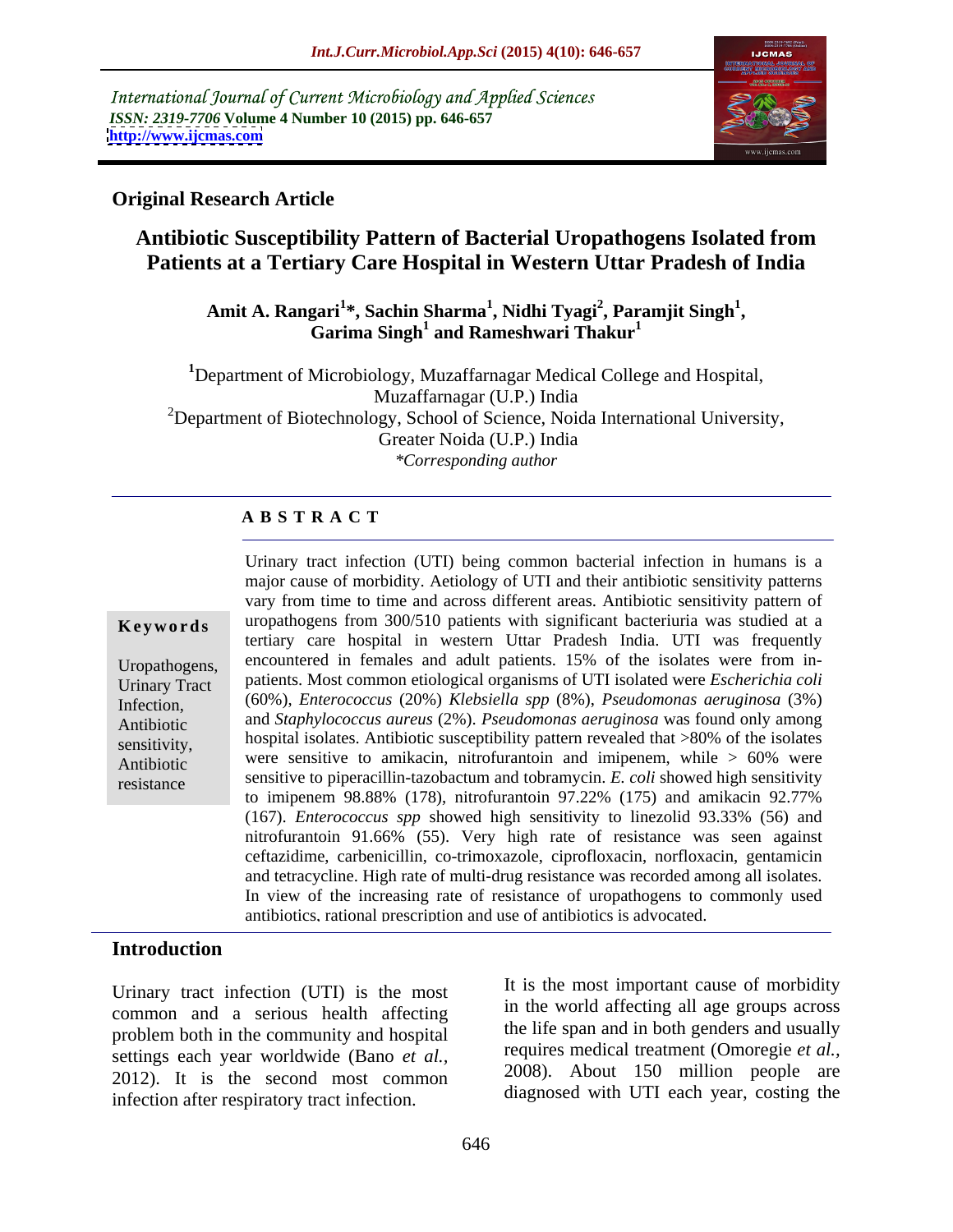(Hari P Kattel *et al.,* 2012). One woman in patients with Urinary tract infection and (B) five develops a UTI during her life time. UTI in men are less common, nearly 20 % of isolated uropathogens from in-patients of women who have a UTI will have another and out-patients departments of a tertiary and 30% of those will have yet another care hospital in western Uttar Pradesh-India. episode of UTI. Aetiology of UTI and their Detection of UTI causing pathogens and antibiotic sensitivity patterns vary from time resistance of these pathogens to commonly to time and across different areas prescribed antibiotics in clinical setups is (Gruneberg, 1980; Gales *et al.,* 2000; Saffar. essential and helpful in improving the *et al.,* 2008). Despite the fact that antibiotics efficacy of empirical treatment (Ko *et al.,* have revolutionized the management of 2008). many clinical syndromes caused by infections, their increasing use in many ways such as, indiscriminate prescribing, inappropriate dosing and duration of This observational and prospective study treatment, over the counter availability of was conducted at a tertiary care hospital in antibiotics to the general public, use in western Uttar Pradesh-India, from 1<sup>st</sup> animal husbandry, and use to control February 2015 to  $31<sup>st</sup>$  July 2015. A total of infections in horticulture has contributed to 510 mid-stream urine specimens of in the rise of antibiotic resistance among patients (IPD) and out-patients (OPD) various common pathogens (Kerr, 2005). No suspected to be having urinary tract systematic national surveillance of antibiotic resistance is available. The emergence of Exclusion criteria were patients already on antibiotic resistance in the management of antibiotic therapy. At 37°C for 24 hours of UTI is a serious public health issue, incubation, predominant growth (on blood particularly in the developing world where agar, MacConkey's agar) of single bacteria apart from high level of poverty, ignorance was seen in 300 (58.82 %) urine samples. and poor hygienic practices, there is also a Out of the 510 urine culture reports, 300 high prevalence of fake and spurious drugs bacterial isolates from urine of patients of questionable quality in circulation (Abubakar, 2009). In patients with suspected UTI, antibiotic treatment is usually started identified and evaluated for their antibiotic empirically, before urine culture results are sensitivity using Kirby-Bauer method available. To ensure appropriate treatment, (Collee et al., 1996; Baur et al., 1996). knowledge of the organisms that cause UTI  $\cdot$  'Kass concept of significant bacteriuria' and their antibiotic susceptibility is being growth of single bacterial isolate, mandatory (Ashkenazi *et al.*, 1991). Hence count of which being  $\geq 10^5$  cfu/ml of urine the changing spectrum of microorganisms (Collee *et al.,* 1996). The bacterial isolates involved in UTI and emergence of resistance were identified and confirmed using across institutions and geographical areas standard microbiological method which have made imperative the conduct of included Gram staining, colonial antibiotic susceptibility pattern study of UTI pathogens in various regions from time to time (Oluremi *et al.,* 2011). The aim of catalase, oxidase, coagulase, indole, citratecurrent study was to (A) Isolate

647

global economy in excess of 6 billion dollars uropathogenic bacteria from urine of To study the antibiotic susceptibility pattern of isolated uropathogens from in-patients 2008).

# **Material and Methods**

western Uttar Pradesh-India, from 1<sup>st</sup> st st July 2015. A total of infection were cultured and further analyzed. which conferred to "Kass concept of significant bacteriuria" were further sensitivity using Kirby-Bauer method (Collee *et al.,* 1996; Baur *et al.,* 1996).<br>'Kass concept of significant bacteriuria' cfu/ml of urine were identified and confirmed included Gram staining, colonial morphology on media, and growth on selective media, lactose fermentation,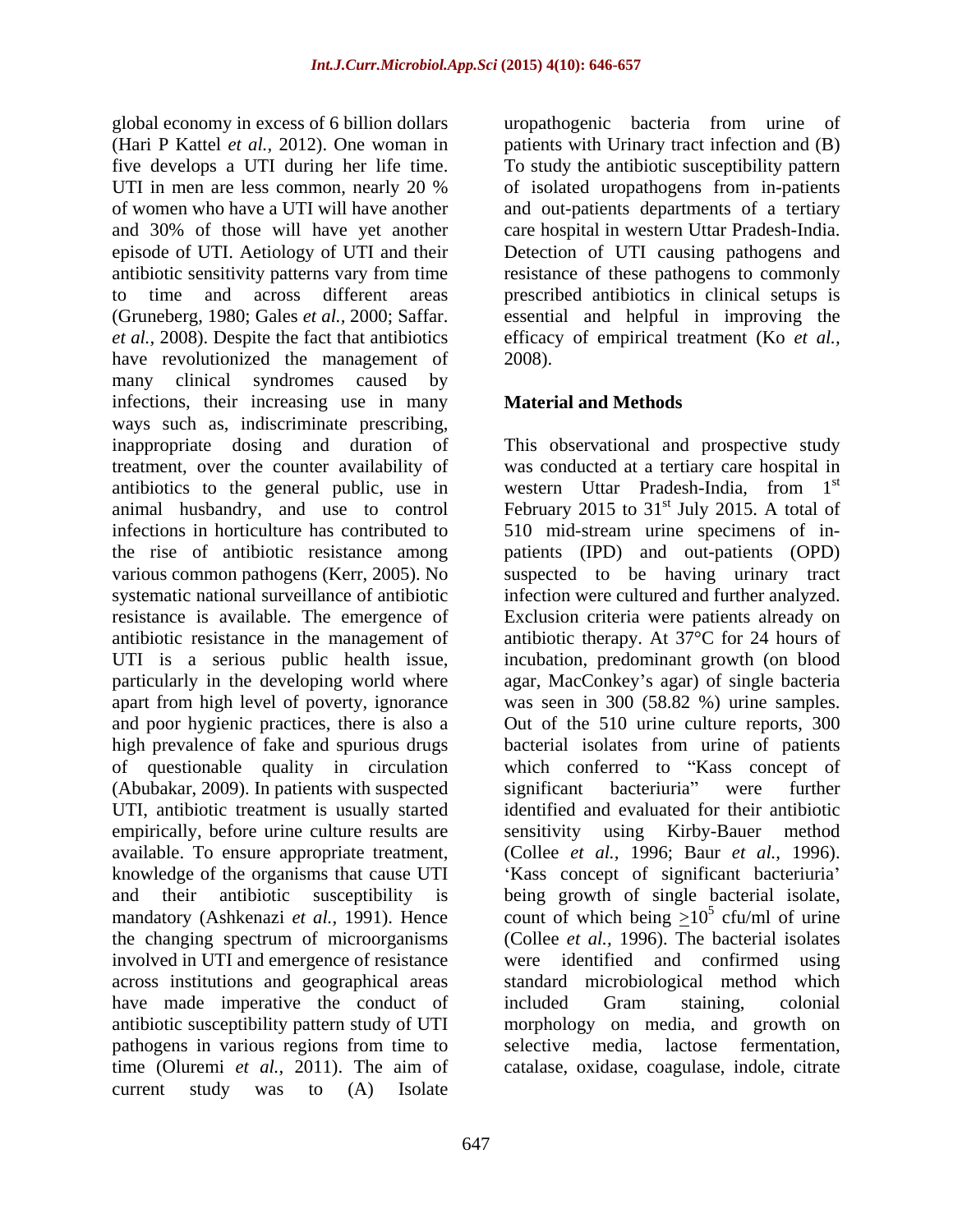preparation for motility (Collee *et al.,* 1996).

**Antibiotic sensitivity testing:** Antibiotic susceptibility testing was performed by the disc diffusion assay on Muller Hinton Agar 45(15%) patients were from IPD and by Kirby-Bauer method (Collee *et al.,* 1996) 255(85%) patients were from OPD (Table using the following antibiotics disc: 3). ampicillin 10 mcg, ampicillin-sulbactum 10 mcg, ciprofloxacin 10 mcg, co-trimoxazole 25 mcg, ceftazidime 10 mcg, differences in their susceptibility to the ceftazidime/clavulanic30/10 mcg, tested antimicrobial antibiotics (Table 4 and cephalothin 30 mcg, carbenicillin 100 mcg, clindamycin 2mcg, erythromycin15 mcg, gentamicin 30 mcg, imipenem10 mcg, kanamycin 30 mcg, norfloxacin 10 mcg, tetracycline, co-trimaxazole, ceftazidime nitrofurantoin 300 mcg, nalidixic acid 30 clavulanic, norfloxacin, gentamycin, mcg, linezolid15 mcg, piperacillin ciprofloxacin and erythromycin. /tazobactum100/10mcg, tobramycin10 mcg and tetracycline 30 mcg. Interpretation of UTI are caused by microbial invasion and diameter of growth inhibition zone was done subsequent multiplication in urinary tract by using the standard interpretative chart (Boye *et al.,* 2012). In community and provided by disc manufacturer. At  $37^{\circ}$ C, hospital settings the etiology of UTIs and after 24 hours of incubation, organisms were the antimicrobial susceptibility of UTI scored as sensitive or resistant to causing bacteria's have been changing over corresponding antibiotic on the basis of zone of inhibition following the criteria of study, 255(85%) culture positive urine Clinical and Laboratory Standards Institute. sample belonged to Out-door Patient Multiple drug resistance is described as Department (O.P.D) while 45(15%) were resistance to three or more than three from In-door Patient Department (I.P.D). In different antibiotic classes tested while the United states, UTIs account for seven Extensive drug resistance is described as million office visits and 1,00,000 resistance to at least one member of all but hospitalizations annually, making them the two antibiotic classes (Sumera Sabir *et al.,* most common bacterial infections in

Out of 510 urine samples examined in our bacteriuria; 137(45.66%) were male and 163 (54.34%) were female patients. In our study occurrence than Gram positive. Most

utilization, urease tests and hanging drop common isolated uropathogens in Gram negative bacilli and Gram positive cocci were *E. coli*(60%) and *Enterococcus* (20%) respectively (Table 2).

3).

The isolated bacteria showed wide 5). Most of the bacteria recovered from UTI showed the highest degree of resistance to ceftazidime, kanamycin, ampicillin, clavulanic, norfloxacin, gentamycin,

2014). outpatient settings (Schappert, 1999). the years (New, 1996; Jones, 1996). In our million office visits and 1,00,000

**Results and Discussion Approximately 1 in 3 women will require** study, 300(58.82%) showed significant UTI during their life time (Foxman, 2003). prevalence of UTI was ranged in patients advances in antimicrobial therapy, UTIs between 10–75 years old (Table 1). Of the remain a significant cause of morbidity 300 isolates obtained, Gram negative (Foxman, 2002; Warren *et al.,* 1999).The bacteria had a higher frequency of sex distribution of patients in our study is antimicrobial treatment for a UTI before age 24, and 40 % to 50 % of women will havea The estimated annual costs of UTI are \$1.6 billion for evaluation and treatment. Despite consistent with other reported studies. In our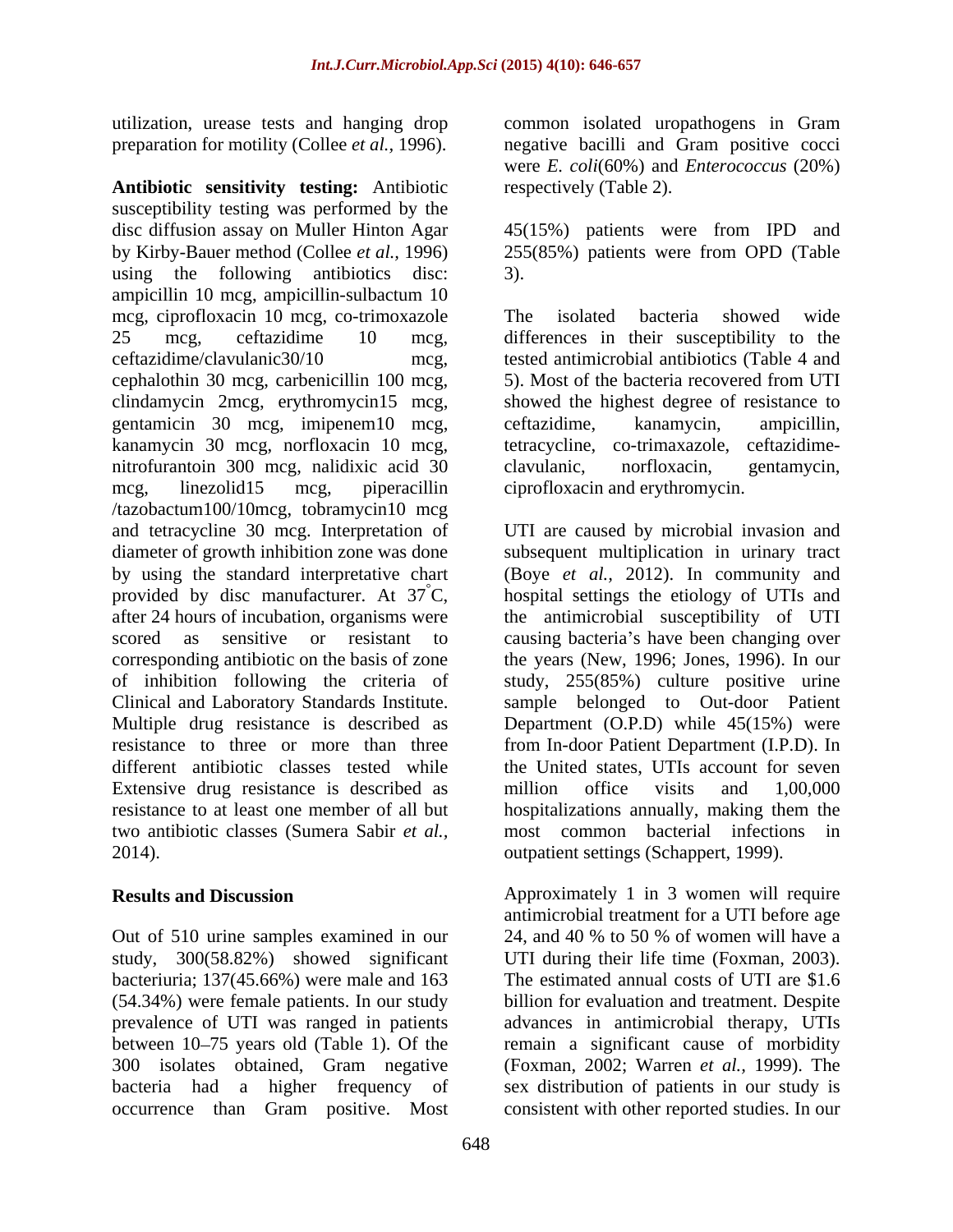study, the incidence of UTI was high among and amongst them *E. coli* (60 %) was the activity have been reported to influence the ratio among age groups of less than 20 years and age group of more than 50 years was which recorded P. *aeruginosa* and equal and higher for age group of 20 to 40 Klebsiella spp, respectively as the 2009; Gales *et al.,* 2000; Kebira *et al.,* 2009;

similar to those of many other studies study (52%) than hospital acquired however different results have been where it accounted for 3% of the infections. may result from different environmental positive cocci constituted 25%. Out of the 6 were found to be methicillin resistant *Staphylococcus*. Apart from gram positive organisms isolated in urine, the other The Enterobacteriaceae family were the ciprofloxacin, coagulase negative

the females (54.34%) than males (45.66 %). most predominant bacteria. This result is Factors such as short urethra and its consistent with reports from other studies closeness to the anus as well as sexual (Abubakar, 2009; Daza *et al.,* 2001; higher prevalence of UTI in females Orret *et al.,* 1998; Omigie *et al.,* 2009) but (Adedeji *et al.,* 2009). The female to male differs from the reports of Ehinmidu years. This may be due to increase sexual predominant bacteria. *P. aeruginosa* was activity at this age range which predisposes also reported as the second most common the female to the possibility of contracting bacterial isolate in UTI from studies in India UTI. This result is in agreement with other by Tambekar *et al.* (2006) and Lafia, reports which showed that UTI were more Nigeria by Kolawole *et al.* (2009). However, common in females than males during *Klebsiella* spp was reported as the second adolescence and adulthood (Adedeji *et al.,* most frequently implicated organism in UTI Kolawole *et al.,* 2009; Orret *et al.,* 1998; Abubakar 2009; Gales *et al.,* 2000; Haghi- Tambekar *et al.,* 2006; Theodore, 2007). Ashteiani *et al.,* 2007; Uwaezuoke *et al.,* The uropathogens identified in our study are acquired UTI due to *E. coli* is more in this conducted in different countries either in the infections (8%). *P. aeruginosa* was mostly region or internationally (Astal *et al.,* 2002), responsible for UTI cases among in patients reported. The similarities and differences in This is possibly due to the opportunistic the type and distribution of uropathogens nature of the organism and its versatility in conditions and host factors, practices such as hospitalized patients especially those fitted health care and education programmes, with catheters. It has been previously socioeconomic standards and hygiene reported that *P. aeruginosa* is being practices in each country (Mansour Amin *et*  increasingly isolated from both community *al.,* 2009). In our study, the Gram negative and hospital acquired UTIs (Kolawole *et al.,* bacilli constituted 75% of the bacterial 2009; Omigie *et al.,* 2009; Orret *et al.,* 1998; isolates implicated in UTI cases while Gram Tambekar et al., 2006). Dimitrov *et al.,* 2004; Gruneberg, 1980; (Ehinmidu, 2003) and Aboderin *et al.* (2009) which recorded *P. aeruginosa* and *Klebsiella* spp*,* respectively as the in some other studies (Aboderin *et al.,* 2009; 2006). The incidence of community study (52%) than hospital acquired where it accounted for 3% of the infections. causing nosocomial infections in reported that *P.aeruginosa* is being Tambekar *et al.,* 2006).

*Staphylococcus aureus* isolated, 5(1.66%) In present study, Gram positive cocci were isolates are inhabitants of the large bowel. clindamycin, and norfloxacin. Except for most common microorganisms isolated of *staphylococcus* and *Staphylococcus aureus* urinary tract infection in present study showed good sensitivity to all antibiotics accounting 71% of total isolated bacteria used for Gram positive bacteria. Gram sensitive to linozolid and nitrofurantoin. *Enterococuss spp* showed resistance to ciprofloxacin, gentamycin, erythromycin, ciprofloxacin, *coagulase negative*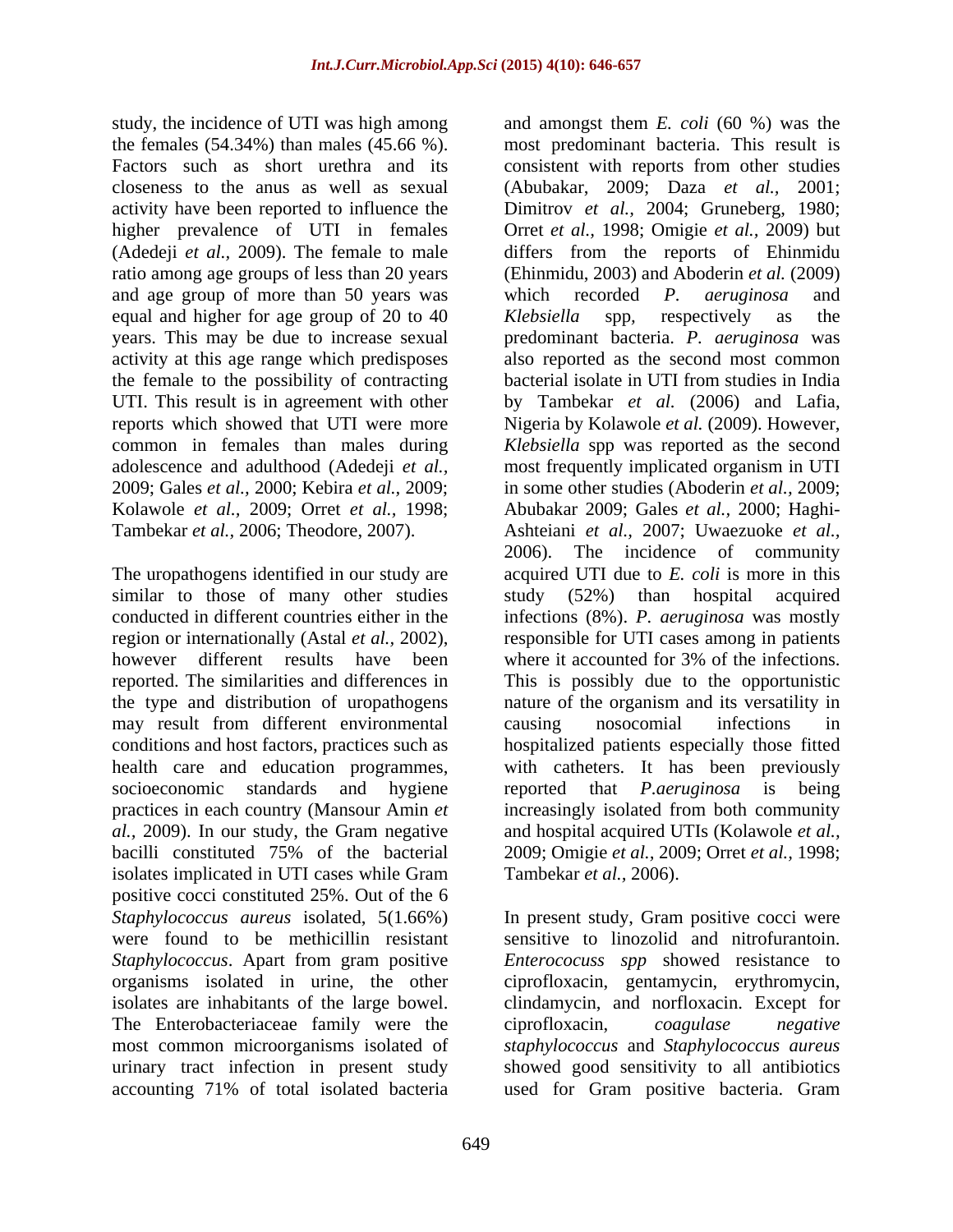negative bacilli isolated from UTI were The most effective antimicrobial agents in *Pseudomonas spp.* and nitrofurantoin and

ampicillin, ciprofloxacin and tetracycline meropenem followed by imipenem Nurullaev, 2004; Orrett *et al.,* 2006).

sensitive to nitrofurantoin, imipenem, ourstudy were imipenem, nitrofurantoin, amikacin, tobramycin and piperacillin-amikacin, tobramycin and piperacillintazobactum. Imipenem and piperacillin-tazobactum for Gram negative bacilli. tazobactum was more effective against However, isolated Gram positive cocci were imipenem were effective against nitrofurantoin. Based on the results of this *Acinetobacter spp.* isolated in present study. study, the efficacy of amikacin was *E.coli* was sensitive to imipenem, comparable to other reports (Kothari *et al.*, nitrofurantoin, amikacin, tobramycin and 2008). In a recent study done by Devanand piperacillin-tazobactum. In present study, a Prakash and Ramchandra Sahai Saxena in high level of bacterial resistance was seen to adjoining Meerut city, their bacterial isolates ampicillin and ceftazidime. were comparable to our study, nalidixic acid The high prevalence of resistance to the followed by ceftazidime. In their study most community used antibiotics such as sensitive drug against all uropathogens was has caused considerable alarm (Janet, 2006; (Devanand Prakash and Ramchandra Sahai fully sensitive to linozolid and comparable to other reports (Kothari *et al.,* 2008). In a recent study done by Devanand was found to be the most resistant drug meropenem followed by imipenem Saxena, 2013).

|                    | Table.1 UTI in male and female patients of various age groups |                |
|--------------------|---------------------------------------------------------------|----------------|
| Age groups         | Male                                                          | Female         |
| (Years)            | $No(\%)$                                                      | $No(\%)$       |
| $10-19$            | 8(2.66%)                                                      | 5(1.66%)       |
| 20-29              | 39 (13%)                                                      | 46 (15.33%)    |
| $30-39$            | 35(11.66%)                                                    | 49 (16.33%)    |
| 40-49              | 24 (8%)                                                       | $26(8.66\%)$   |
| 50-59              | 22 (7.33%)                                                    | 25 (8.33%)     |
| 60-75              | 9(3%)                                                         | 12(4%)         |
| Total UTI case=300 | $137(45.66\%)$                                                | $163(54.33\%)$ |

| Table.2 Isolated uropathogens in male and female patients |             |            |               |
|-----------------------------------------------------------|-------------|------------|---------------|
| ISOLATED BACTERIA                                         | $No(\%)$    | $Male(\%)$ | $Female(\% )$ |
| Gram negative bacteria                                    |             |            |               |
| Escherichia coli                                          | $180(60\%)$ | 35%        | 65%           |
| Klebsiella spp                                            | 24(8%)      | 40%        | 60%           |
| Pseudomonas aeruginosa                                    | 9(3%)       | 55%        | 45%           |
| Proteus spp.                                              | 6(2%)       | 49%        | 51%           |
| Acinetobacter spp.                                        | 3(1%)       | 70%        | 30%           |
| Citrobacter spp.                                          | $3(1\%)$    | 75%        | 25%           |
| Gram positive bacteria                                    |             |            |               |
| Enterococcus spp.                                         | 60(20%)     | 32%        | 68%           |
| Coagulase negative staphylococcus                         | 9(3%)       | 33%        | 67%           |
| Coagulase positive staphylococcus                         | 6(2%)       | 22%        | 78%           |
| aureus                                                    |             |            |               |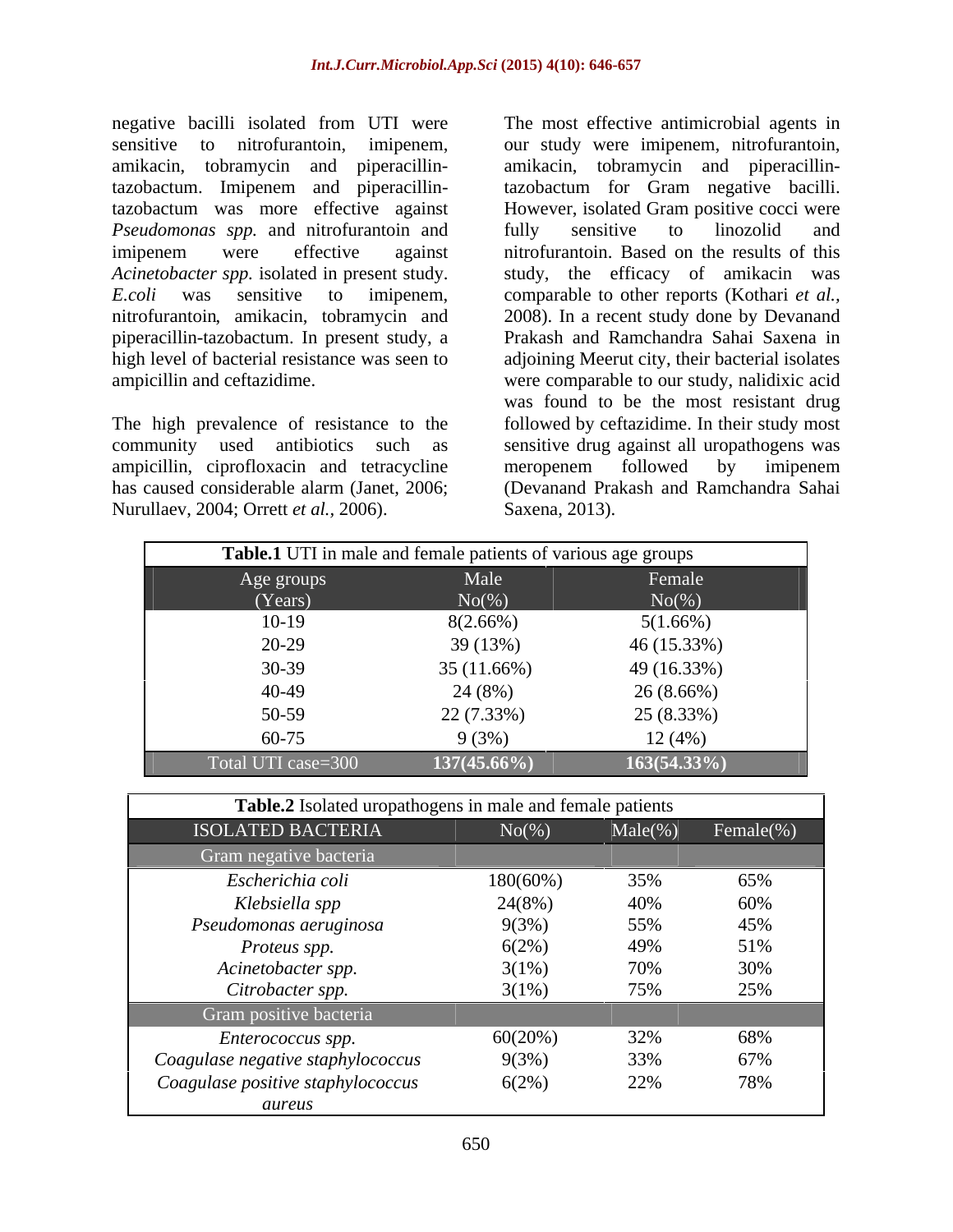| Table.3 Isolated uropathogens in Inpatients and Outpatients |                   |                    |
|-------------------------------------------------------------|-------------------|--------------------|
|                                                             | <b>Inpatients</b> | <b>Outpatients</b> |
| ISOLATED BACTERIA(Total no<br>$=300$ )                      | $No(\%)$          | $No(\%)$           |
| Escherichia coli                                            | 24(8%)            | 156(52%)           |
| Klebsiella spp.                                             | $1(0.33\%)$       | 23(7.66%)          |
| Pseudomonas aeruginosa                                      | 9(3%)             | $0(0\%)$           |
| Proteus spp.                                                | $2(0.66\%)$       | $4(1.33\%)$        |
| Acinetobacter spp.                                          | $0(0\%)$          | 3(1%)              |
| Citrobacter spp.                                            | $0(0\%)$          | 3(1%)              |
| Enterococcus spp.                                           | 6(2%)             | 54(18%)            |
| Coagulase negative staphylococcus                           | $2(0.66\%)$       | 7(2.33%)           |
| Coagulase positive staphylococcus                           | $1(0.33\%)$       | 5(1.66%)           |
| aureus                                                      |                   |                    |

| Table.4 In-vitro antibiotic sensitivity in isolated Gram positive uropathogens. |           |                                               |                                                      |                              |                                 |
|---------------------------------------------------------------------------------|-----------|-----------------------------------------------|------------------------------------------------------|------------------------------|---------------------------------|
|                                                                                 |           | <b>GRAM POSITIVE ORGANISM ISOLATED (n=75)</b> |                                                      |                              |                                 |
|                                                                                 |           | Enterococcus spp                              |                                                      | Coagulase<br><b>Negative</b> | Staphylococcus<br><i>aureus</i> |
| ANTIBIOTICS                                                                     |           |                                               |                                                      | <b>Staphylococcus</b>        |                                 |
|                                                                                 |           |                                               |                                                      |                              | D.                              |
| Clindamycin                                                                     | <b>11</b> |                                               |                                                      |                              |                                 |
| Ciprofloxacin                                                                   |           | 56                                            |                                                      |                              |                                 |
| Erythromycin                                                                    | 13        |                                               |                                                      |                              |                                 |
| Gentamicin                                                                      |           | 53.                                           |                                                      |                              |                                 |
| Linezolid                                                                       | 56        |                                               |                                                      |                              |                                 |
| Nitrofurantoin                                                                  | 55        |                                               |                                                      |                              |                                 |
| Norfloxacin                                                                     | 15        |                                               |                                                      |                              |                                 |
| Kanamycin                                                                       | 12        |                                               |                                                      |                              |                                 |
| Tobramycin                                                                      | 52        |                                               |                                                      |                              |                                 |
|                                                                                 |           |                                               | $S \rightarrow$ Sensitive, R $\rightarrow$ Resistant |                              |                                 |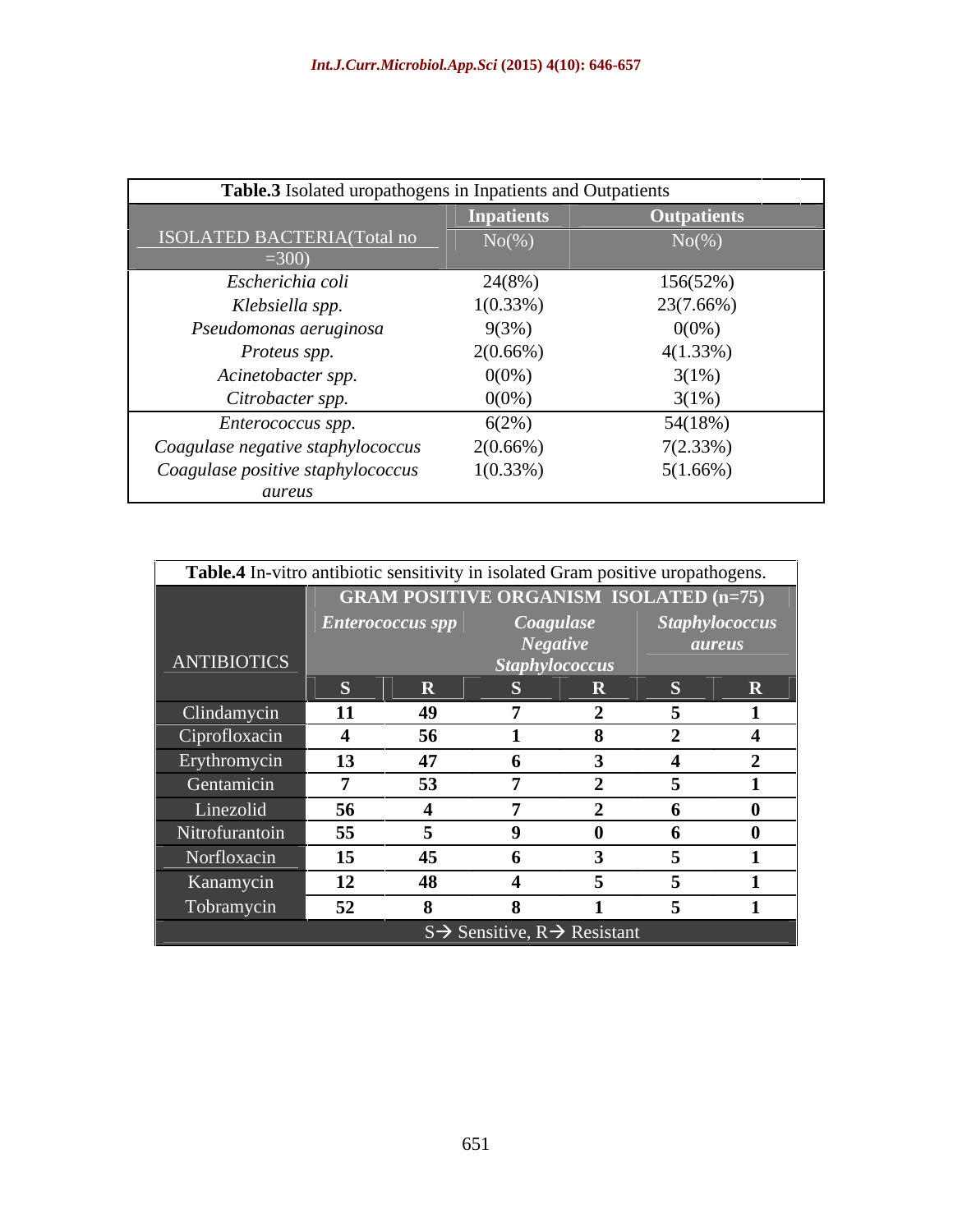| Table.5 <i>In-vitro</i> antibiotic sensitivity in isolated Gram negative uropathogens.<br>E.coli<br>$S \parallel R \parallel S \parallel R \parallel S \parallel R \parallel S$<br>ANITIBIOTIC<br>Ampicillin<br>5 175<br>12<br>12<br>30<br>- 150<br>Amikacin<br>167<br>Ciprofloxacin<br>67 113<br>Cotrimoxazole<br>24 156<br>$1\times$<br>Ceftazidime<br>30<br>150<br>Gentamicin<br>60<br>-120<br>Norfloxacin<br>40<br>$-140$<br>Nitrofurantoin<br>175<br>Nalidixic acid<br>35<br>145<br>Tobramycin<br>124<br>-56<br>Kanamycin<br>- 178 | <b>GRAM NEGATIVE ORGANISM ISOLATED(n=225)</b><br><b>Citrobacter</b><br>Klebsiella Proteus Pseudomonas Acnieto-<br>aeruginosa<br>-bacter spp<br>$\mathbf{R}$<br>$\mathbf{S}$<br>$\overline{\mathbf{R}}$<br>$\mathbf{R}$ |
|-----------------------------------------------------------------------------------------------------------------------------------------------------------------------------------------------------------------------------------------------------------------------------------------------------------------------------------------------------------------------------------------------------------------------------------------------------------------------------------------------------------------------------------------|------------------------------------------------------------------------------------------------------------------------------------------------------------------------------------------------------------------------|
| Ampicillin-sulbactum                                                                                                                                                                                                                                                                                                                                                                                                                                                                                                                    |                                                                                                                                                                                                                        |
|                                                                                                                                                                                                                                                                                                                                                                                                                                                                                                                                         |                                                                                                                                                                                                                        |
| Ceftazidime-clavulanic                                                                                                                                                                                                                                                                                                                                                                                                                                                                                                                  |                                                                                                                                                                                                                        |
|                                                                                                                                                                                                                                                                                                                                                                                                                                                                                                                                         |                                                                                                                                                                                                                        |
|                                                                                                                                                                                                                                                                                                                                                                                                                                                                                                                                         |                                                                                                                                                                                                                        |
|                                                                                                                                                                                                                                                                                                                                                                                                                                                                                                                                         |                                                                                                                                                                                                                        |
|                                                                                                                                                                                                                                                                                                                                                                                                                                                                                                                                         |                                                                                                                                                                                                                        |
|                                                                                                                                                                                                                                                                                                                                                                                                                                                                                                                                         |                                                                                                                                                                                                                        |
|                                                                                                                                                                                                                                                                                                                                                                                                                                                                                                                                         |                                                                                                                                                                                                                        |
|                                                                                                                                                                                                                                                                                                                                                                                                                                                                                                                                         |                                                                                                                                                                                                                        |
|                                                                                                                                                                                                                                                                                                                                                                                                                                                                                                                                         |                                                                                                                                                                                                                        |
|                                                                                                                                                                                                                                                                                                                                                                                                                                                                                                                                         |                                                                                                                                                                                                                        |
|                                                                                                                                                                                                                                                                                                                                                                                                                                                                                                                                         |                                                                                                                                                                                                                        |
|                                                                                                                                                                                                                                                                                                                                                                                                                                                                                                                                         |                                                                                                                                                                                                                        |
|                                                                                                                                                                                                                                                                                                                                                                                                                                                                                                                                         |                                                                                                                                                                                                                        |
|                                                                                                                                                                                                                                                                                                                                                                                                                                                                                                                                         |                                                                                                                                                                                                                        |
|                                                                                                                                                                                                                                                                                                                                                                                                                                                                                                                                         |                                                                                                                                                                                                                        |
|                                                                                                                                                                                                                                                                                                                                                                                                                                                                                                                                         |                                                                                                                                                                                                                        |
| Cephalothin<br>81<br>- QQ                                                                                                                                                                                                                                                                                                                                                                                                                                                                                                               |                                                                                                                                                                                                                        |
| Tetracycline<br>24<br>- 156                                                                                                                                                                                                                                                                                                                                                                                                                                                                                                             |                                                                                                                                                                                                                        |
| Imipenem<br>178                                                                                                                                                                                                                                                                                                                                                                                                                                                                                                                         |                                                                                                                                                                                                                        |
| Carbenicillin<br>$\Omega$<br>- 180                                                                                                                                                                                                                                                                                                                                                                                                                                                                                                      |                                                                                                                                                                                                                        |
| Piperacillin-Tazobactum 113 67 16<br>8 <sup>8</sup>                                                                                                                                                                                                                                                                                                                                                                                                                                                                                     |                                                                                                                                                                                                                        |



 $S \rightarrow$  Sensitive,  $R \rightarrow$  Resistant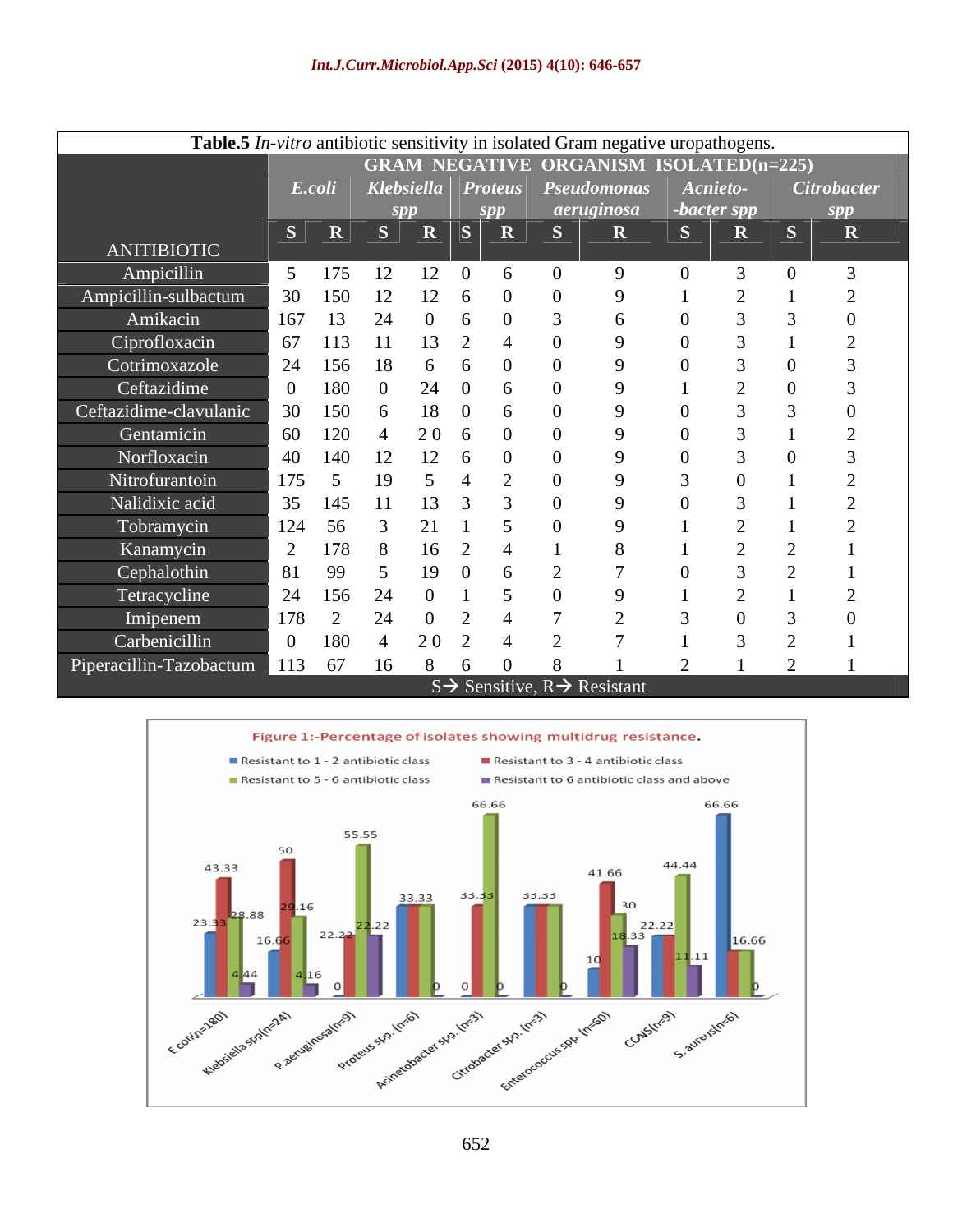*E. coli*, the predominant etiologic organism isolates to fluoroquinolones with higher locality of our study. Spectrum antibiotic. Use of

other antibiotics tested. These results present in the treatment of UTI in this area of study. a worrying pattern of resistance comparable

increase in resistance of UTI bacterial strains is a possible indication that very

of UTI in this study showed moderate to resistance to ciprofloxacin. Increase in high susceptibility to the fluoroquinolones widespread use of fluoroquinolones in (ciprofloxacin) and varying degree of medical centres is a possible cause of highsusceptibility to other commonly used level resistance to fluoroquinolones in UTI antibiotics (Table 2 & 5). Earlier studies patients as reported by in a study by conducted in Nigeria by Ehinmidu (2003), Nakhjavani *et al.* (Nakhjavani *et al.,* 2007). in Kuwait by Al Sweih *et al.* (2005), in India All the isolates were highly resistant to older by Tambekar *et al.* (2006) have reported drugs (nalidixic acid, co-trimoxazole, and good susceptibility of the bacteria to tetracycline). Activity of gentamicin against fluoroquinolones. However, resistance to all the isolates may be due to its widespread fluoroquinolones is on the increase in the use in the hospital environment as a broad- The poor susceptibility of *E. coli* isolates in type is employed, may lead to an increased this report to nalidixic acid (19.44%), level of resistance as reported in his study by norfloxacin (22.22%) and gentamicin Swartz (Swartz M.N., 1997). Resistance of (33.33%) is also showing a decreasing trend UTI pathogens to commonly use antibiotics when compared to higher values recorded in may be due to their frequent prescription in previous works in India by Tambekar *et al*. the hospital, their easy availability in the (2006), in Iran by Saffar *et al.* (2008) and in community without prescription and their Nigeria by Uwaezuoke *et al.* (2006) The *P*. low cost which make them subject to abuse *aeruginosa* isolates showed reduced (Abubakar, 2009). The near total or susceptibility to the fluoroquinolones (100% complete resistance (100%) of all the resistance for ciprofloxacin), 100% isolates in this study to ceftazidime is resistance to gentamicin and to majority of worrisome as they may have lost their value spectrum antibiotic. Use of aminoglycosides, especially when only one complete resistance (100%) of all the

to what obtained in other similar studies by Rate of multi-drug resistance was recorded Daza *et al.* (2001) and by Haghi-Asteiani *et*  in both community and hospital isolates *al.* (2007). (Figure 1)*.* High rate of multidrug resistance The antibiotic susceptibility profile for all alarming and should be of great concern. the UTI bacterial isolates in this study was Hryniewicz *et al.* (2001) in a study ciprofloxacin (29.33%), nitrofurantoin conducted in Poland reported that multidrug (90.66%), gentamicin (30%), nalidixic acid resistance was usually related to production (22.22%), co-trimoxazole (21.33%), of Extended Spectrum Beta Lactamases tetracycline (22.66%), and ampicillin (ESBL) among the enterobacteriaceae in (7.55%) (Table 4 & 5). Nitrofurantoin was both community and hospital isolates the most active drug in this study showing (Hryniewcz *et al.,* 2001). Multi-drug the highest activity against the resistant *P. aeruginosa*, *Klebsiella spp*, *S.* Enterobacteriaceae and S*. aureus* isolatesin *aureus* and *Enterococcus* spp strains have both community and hospital acquired UTI. been widely reported in some studies However, our study result showed general prevalence of multiple antibiotic resistance among the isolates in this study is very (Abubakar, 2009; Gales *et al.,* 2000). High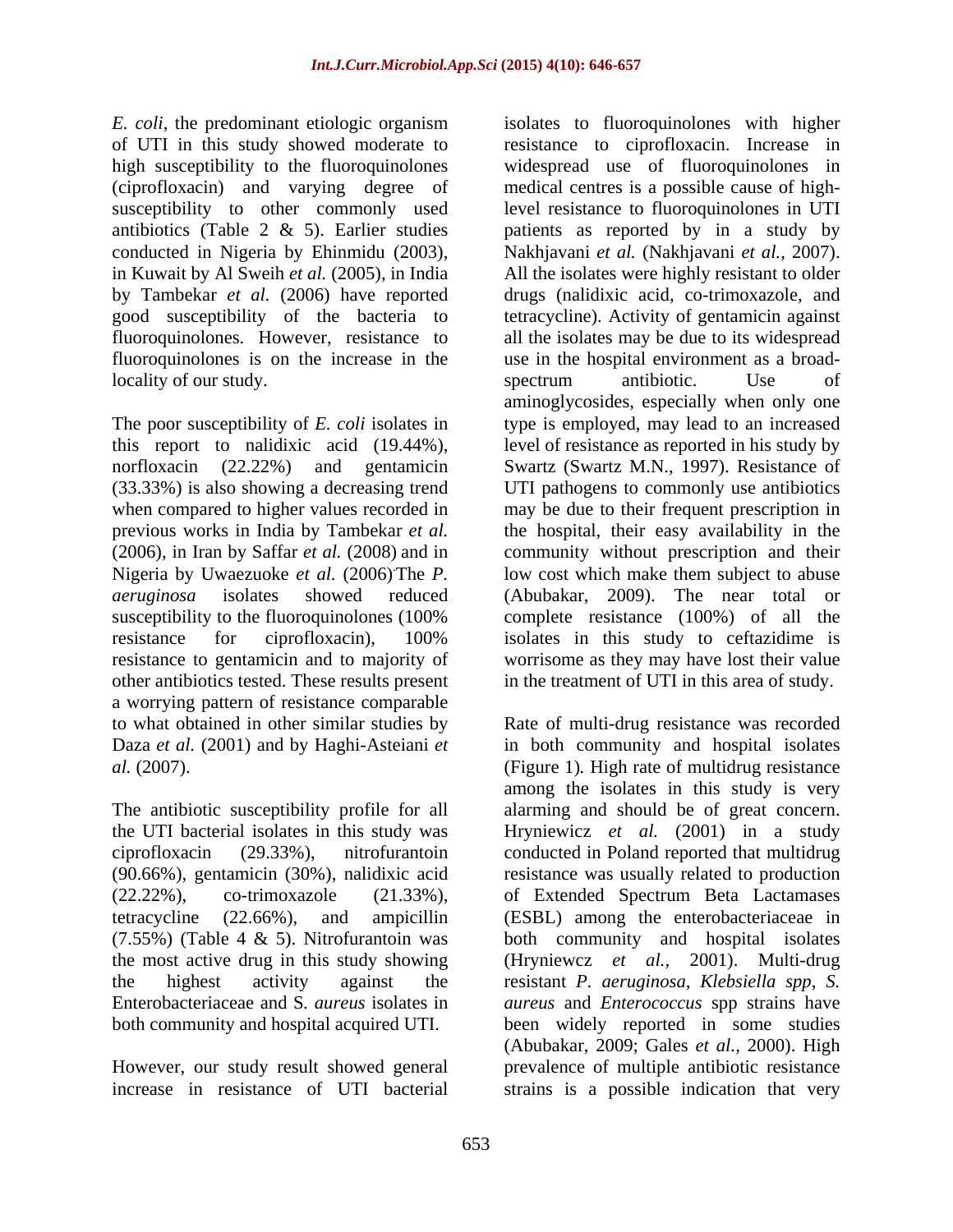In conclusion, the data obtained from this members of Microbiology department, study suggest that while UTI causing pathogens are still susceptible to the Hospital, Muzaffarnagar, Uttar Pradesh, fluoroquinolones such as ciprofloxacin, India. resistance to these antibiotics is on the increase. Other commonly prescribed Reference antibiotics in UTI such as nalidixic acid, cotrimoxazole, tetracycline, ampicillin are Aboderin OA, Abdu A, Odetoyinbo BW, rather ineffective and may have lost their value in the chemotherapy of UTI. It is concluded that Gram negative bacilli (enterobacteracae) were responsible for majority of urinary tract infections and most 101: 1268-73. of the strains were multidrug resistant. The most common isolated bacteria from urinary tract infection was *E. coli*, most effective antimicrobial agents against Gram negative bacilli were nitrofurantoin, amikacin, Yola, Adamawa State, Nigeria. tobramycin and imipenem while most effective antibiotics against Gram positive cocci were lineozolid, nitrofurantoin and Adedeji BAM, Abdulkadir OA. 2009. tobramycin. Sensitivity of a uropathogen to a particular antibiotic vary from time to time and across different areas. To reduce the incidence of resistance, empirical antibiotic institution in Yola metropolis. selection in treatment of UTI must be based on the knowledge of local prevalence of  $4$ : 67-70. causative uropathogens and their respective antimicrobial sensitivities rather than on universal guidelines. Indiscriminate uropathogens isolated from hospital prescription and use of antibiotics must be discouraged in both community and hospital settings by continuous public awareness and education on rational antibiotic use as well as adoption of strict national antibiotic Ashkenazi S, EvenTov S, Samra Z, *et al.* policy to regulate the prescription, sale and use of antibiotics. childhood populations and their

The authors are thankful to Dr D.K.Sharma, Astal ZY, Sharif FA*.* 2002. Relationship Dr (Mrs.) Usha Sharma and Dr Anil Kumar Agarwal for their continuous support and

large population of bacterial isolates has encouragement. Authors are thankful for the been exposed to several antibiotics. kind co-operation received from laboratory technicians and other teaching staff members of Microbiology Muzaffarnagar Medical college and India.

# **Reference**

- Lamikanra A. 2009. Antimicrobial resistance in *Esherichia coli* strains from urinary tract infections. Journal of National Medical Association, 101: 1268-73.
- Abubakar EM. 2009. Antimicrobial susceptibility pattern of pathogenic bacteria causing urinary tract infections at the Specialist Hospital, Journal of Clinical Medicine Research, 1(1): 001-008.
- Etiology and antimicrobial resistance pattern of bacterial agents of urinary tract infections in students of tertiary institution in Yola metropolis. Advanced Biomedical Research, 3(3- 4): 67-70.
- Al-Sweih N, Jamal W, Rotimi VO. 2005. Spectrum and antibiotic resistance of uropathogens isolated from hospital and community patients with urinary tract infections in two large hospitals in Kuwait. Medical Principles and Practice. 14: 401-7.
- **Acknowledgement** Infectious Disease Journal, 10: 742 1991. Uropathogens of various antibiotic susceptibility. Paediatric 46.
	- between demographic characteristics community-acquired urinary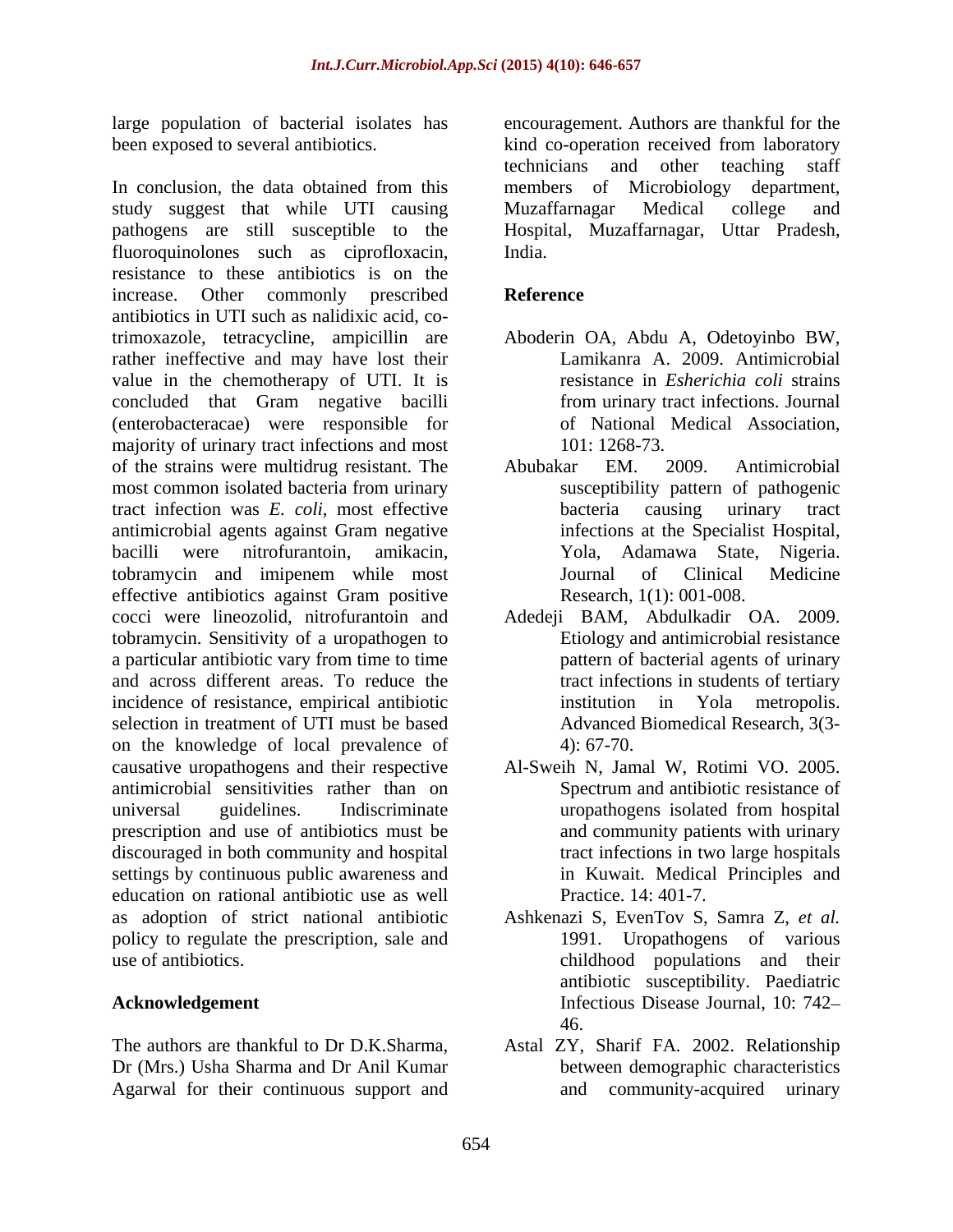- Bano K, Khan J, Rifat., Begum H, Munir S, Akbar N, *et al.* 2012. Patterns of antibiotic sensitivity of bacterial
- Clinical Pathology, 451: 493-96. 113(suppl): 5-13.
- Boye A, Siakwa PM, Boampong JN,
- Collee J.G., Fraser A.G., Marmion B.P. and meant and spectrum of 22 antimicrobial
- Daza R, Gutierrez J, Piedrola G. 2001. Programme (1998). Journal of
- Devanand Prakash and Ramchandra Sahai
- Dimitrov TS, Udo EE, Emara M, Awni F,

tract infection. *Eastern* Passadilla R. 2004. Etiology and *Mediterranean Health Journal*, 8(1): antibiotic susceptibility patterns of 164-71. Community – acquired urinary tract infections in a Kuwait hospital. Medical Principles and Practice, 13: 334-39.

- pathogens among urinary tract Ehinmidu JO. 2003. Antibiotic susceptibility infections (UTI) patients in a patterns of urine bacterial isolates in Pakistani population. *African* Zaria, Nigeria. *Tropical* Journal of *Journal of Microbiology Research, Pharmaceutical Research*, 2(2): 223-  $6:414-20.$  28. 28.
- Baur AW, Kirby WM, Sherris JC, Jurck M. Foxman B. 2002. Epidemiology of urinary 1996. Antibiotics susceptibility tract infections: incidence, testing by a standard single disc morbidity, and economic costs. method. American Journal of tract infections: incidence, American Journal of Medicine,<br>113(suppl): 5-13.
	- Koffuor GA, Ephraim RKD, tract infections: incidence, Amoateng P, *et al.* 2012. morbidity, and economic costs. Asymptomatic urinary tract Disease-a- Month Journal, 49: 53-70. Foxman B. 2003. Epidemiology of urinary tract infections: incidence,
	- infections in pregnant women Gales CA, Jones RN, Gordon KA, Sader attending antenatal clinic in Cape SH, Wilke WW, Beach ML, Pfaller Coast, Ghana. E3 Journal of Medical Research, 1(6):74-83. Study Group Latin America. Activity Simmin A. 2006. Mackie and agents tested against urinary tract McCortney practical medical infections pathogens in hospitalized microbiology, 14<sup>th</sup> Edition, Pearson patients in Latin America: Report professional 1996, New York: 84-85, 152. SENTRY Antimicrobial Surveillance Antibiotic susceptibility of bacteria Antimicrobial Chemotherapy, 45: strains isolated from patients with 295-303. MA, Doern GV, 2000. SENTRY and spectrum of 22 antimicrobial from the second year of the Programme (1998). Journal 295-303.
	- community-acquired urinary tract Gruneberg RN. 1980. Antibiotic sensitivities infections. International Journal of of urinary pathogens 1971-1978. Antimicrobial Agents, 18: 211-15. *Journal* of *Clinical Pathology*, 33: 853-56.
	- Saxena. 2013. Distribution and Hari P Kattel, Shyam K. Mishra, Jyoti Antimicrobial Susceptibility Pattern Acharya, Basisata P. Rijal, *et al.* of Bacterial Pathogens Causing 2012. Antibiotic sensitivity profile of Urinary Tract Infection in Urban different uropathogens in a tertiary Community of Meerut City, India; care center in Nepal. Journal of International Scholarly Research Nepal Association of Medical Notices Microbiology, Article ID Laboratory Science, 11(1): 19-33. Nepal Association of Medical Laboratory Science, 11(1): 19-33.
	- 749629: 1-13. Haghi-Ashteiani M, Sadeghifard N, Abedini M, Soroush S, Taherikalani M. 2007.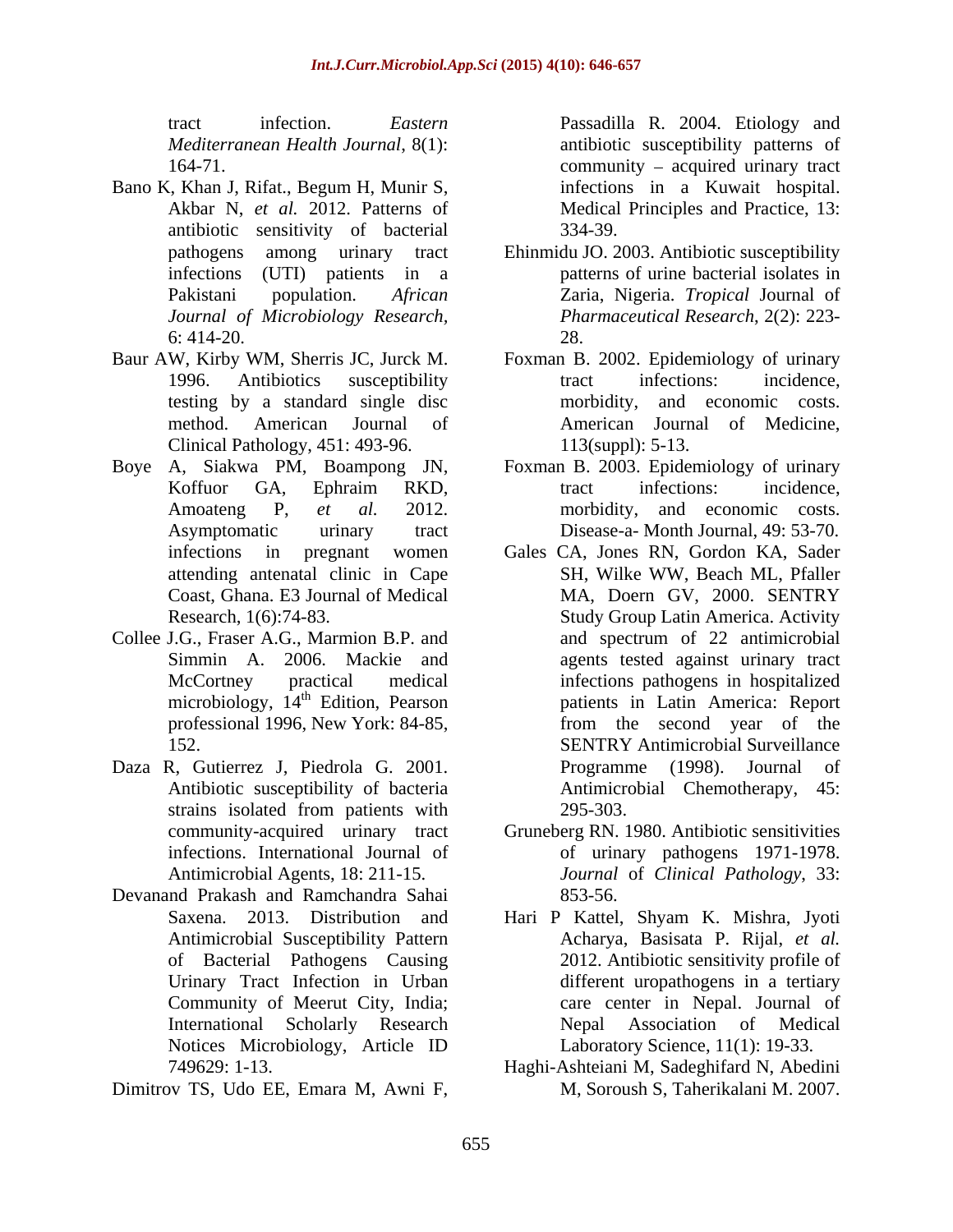Etiology and antibacterial resistance of bacterial urinary tract infections in

- Hryniewcz K, Szczypa K, Sulikowska A,
- students population of a Nigerian
- Jones RN. 1996. Impact of changing Medicine**,** 100 (Suppl.6A): 3-13.
- susceptibility testing of *Escherichia*
- Kerr JR. 2005. Antibiotic treatment and susceptibility testing. *Journal* of 23-25.
- Ko MC, Liu CK, Woung LC, Lee WK, Jeng
- Prevalence of urinary tract infection among patients attending Dalhatu Araf Specialist Hospital, Lafia,

Journal of Medicine and Medical Sciences, 1(5): 163-7.

- children Medical centre, Tehran, Kothari A, Sagar V. 2008. Antibiotic Iran. Acta. Medica. Iranica, 45(2): resistance in pathogens causing 153-57. community-acquired urinary tract Jankowski K, Betlejewska K, study. Journal of Infection in Hryniewcz W. 2001. Antibiotic Developing Countries, 2(5): 354-58. infections in India: a multi center
- susceptibility of bacterial strains Mansour Amin, Manijeh Mehdinejad, isolated from urinary tract infections <br>
Zohreh Pourdangchi. 2009. Study of in Poland. Journal of Antimicrobial Chemotherapy, 47(6): 773-80. infections and determination of their Janet O. Olaitan**,** Ph.D. 2006. Asymptomatic bacteriuria in female Mansour Amin, Manijeh Mehdinejad, Zohreh Pourdangchi. 2009. Study of bacteria isolated from urinary tract susceptibility to antibiotics. Jundishapur Journal of Microbiology, 2(3): 118-23.
	- university. Internet J Microbiology, Nakhjavani FA, Mirsalehian A, Hamidian 2: 2-6. pathogens and antimicrobial susceptibility testing for *Escherichia*  susceptibility pattern in treatment of *coli* strains to fluoroquinolones in serious infections in hospitalized urinary tract infections. Iranian patients. American Journal of Journal of Public Health, 36(1): 89- M, Kazemi B, Mirafshar M, Jabalameti F. 2007. Antimicrobial 92.
- Kebira AN, Ochola P, Khamadi SA. 2009. New HC. 1996.Urinary tract infections. Isolation and antimicrobial American Journal of Medicine,100 (Suppl.4A): 63-70.
	- *coli* causing urinary tract infections. Nurullaev RB. 2004. The role of Journal of *Applied Biosciences*, 22: 1320-25. epidemiologic study of the urinary Nurullaev RB. 2004. The role of Asymptomatic bacteriuria in tract infection (UTI). Lik Aprava, 7: 23-25.
	- *Clinical Pathology*, 58(8): 786-87. Oluremi B. B., Idowu A. O. and Olaniyi J. HS, Lu SH, *et al.* 2008. Species and susceptibility of common bacterial antimicrobial resistance of pathogens in urinary tract infections uropathogens isolated from patients with urinary catheter. *Tohoku* Journal of Experimental *Medicine*, Journal of Microbiology Research,<br>214(4): 311-19. 5(22): 3658-63. F. 16 October 2011. Antibiotic in a Teaching hospital in Southwestern Nigeria: African 5(22): 3658-63.
- Kolawole AS, Kolawole OM, Kandaki- Omigie O, Okoror L, Umolu P, Ikuuh G. Olukemi YT, Babatunde SK, Durowade KA, Kolawole CF. 2009. Quinolones: A four year prospective 2009. Increasing resistance to study of urinary infection pathogens. International Journal of General Medicine, 2: 171-75.
	- Nassarawa State, International Omoregie R, Erebor JO, Ahonkhai I, Isibor